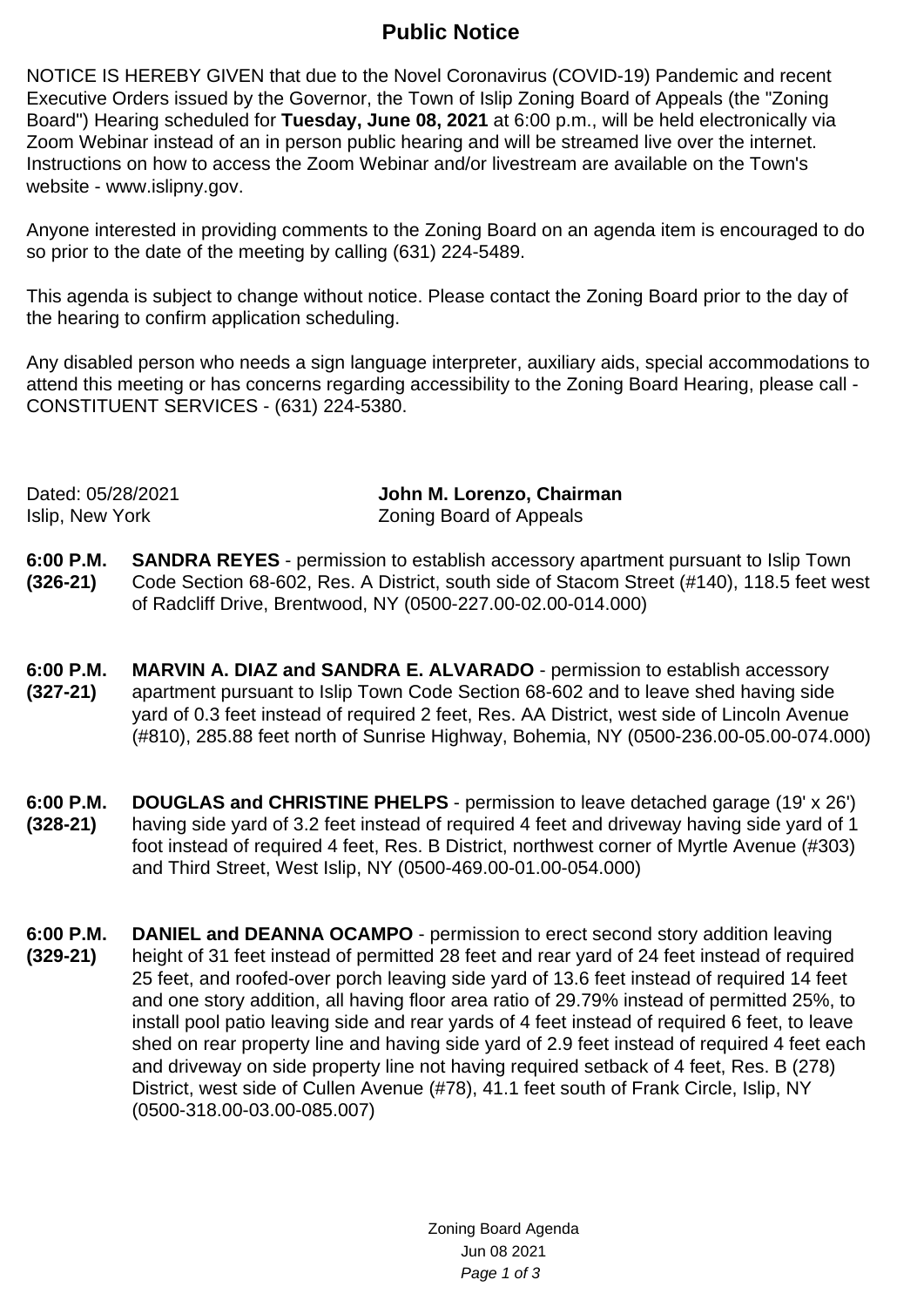- **6:00 P.M. (330-21) CORINNE and ORLANDO DIAZ, JR.** - permission to leave one story addition (12.4 x 19.7') having side yard of 23.5 feet instead of 25 feet and total side yards of 53.6 feet instead of required 60 feet, Res. AAA District, east side of Lakeview Avenue (#543), 2,287.6 feet north of Montauk Highway, Bayport, NY (0500-309.00-01.00-003.000 and 011.000)
- **6:00 P.M. (331-21) MARYSE JEAN** - permission to leave above ground pool having rear yard of 7.7 feet and side yard 9.9 feet instead of required 10 feet each, arterial highway setback of 58 feet instead of required 60 feet and to renew permit for accessory apartment pursuant to Islip Town Code Section 68-616, Res. B District, southeast corner of Brentwood Parkway (#385) and Express Drive South, Brentwood, NY (0500-037.00-02.00-001.000)
- **6:00 P.M. (332-21) ANTHONY V. and VINCENT J. FANWICK, CO-TRUSTEES of the FANWICK 2019 IRREVOCABLE FAMILY TRUST** - permission to leave roofed-over porch (11' x 15.9') having front yard of 18.5 feet instead of required 25 feet and patio having side yard of 1.5 feet instead of required 4 feet, Res. B (278) District, east side of San Rafael Avenue (#84), 135 feet north of Live Oak Drive, Holbrook, NY (0500-110.00-05.00-044.000)
- **6:00 P.M. (333-21) ROBBY RAMOS and TYNE MOELLER** - permission to establish accessory apartment pursuant to Islip Town Code Section 68-602, to leave shed having side yard of 0.5 feet instead of required 2 feet and second front yard of 1.7 feet instead of required 20 feet, and driveway having side yard of 2.5 feet instead of required 4 feet, Res. B District, southwest corner of Keith Lane (#710) and Everdell Avenue, West Islip, NY (0500-437.00-02.00-013.000)
- **6:00 P.M. (334-21) SCOTT and GABRIELLE SEVERS** - permission to erect second story addition leaving front yard of 36.9 feet instead of required 40 feet and portico leaving front yard of 31.9 feet instead of permitted encroachment setback of 34 feet, Res. AA District, northeast corner of Plymouth Road (#29) and Kings Road, Hauppauge, NY (0500-012.00-02.00-032.000)
- **6:00 P.M. (335-21) JOSEPH and DEVON CORNELL** - permission to erect second story addition (21.7' x 26.3') and to alter second story roofline leaving side yard of 19.43 feet instead of required 25 feet, total side yards of 55.76 feet instead of required 60 feet and to erect roof deck (14.6' x 16.4') leaving total side yards of 50.26 feet instead of required 60 feet, Res. AAA District, west side of S. Penataquit Avenue (#68), 100 feet south of First Street, Bay Shore, NY (0500-394.00-02.00-016.000)